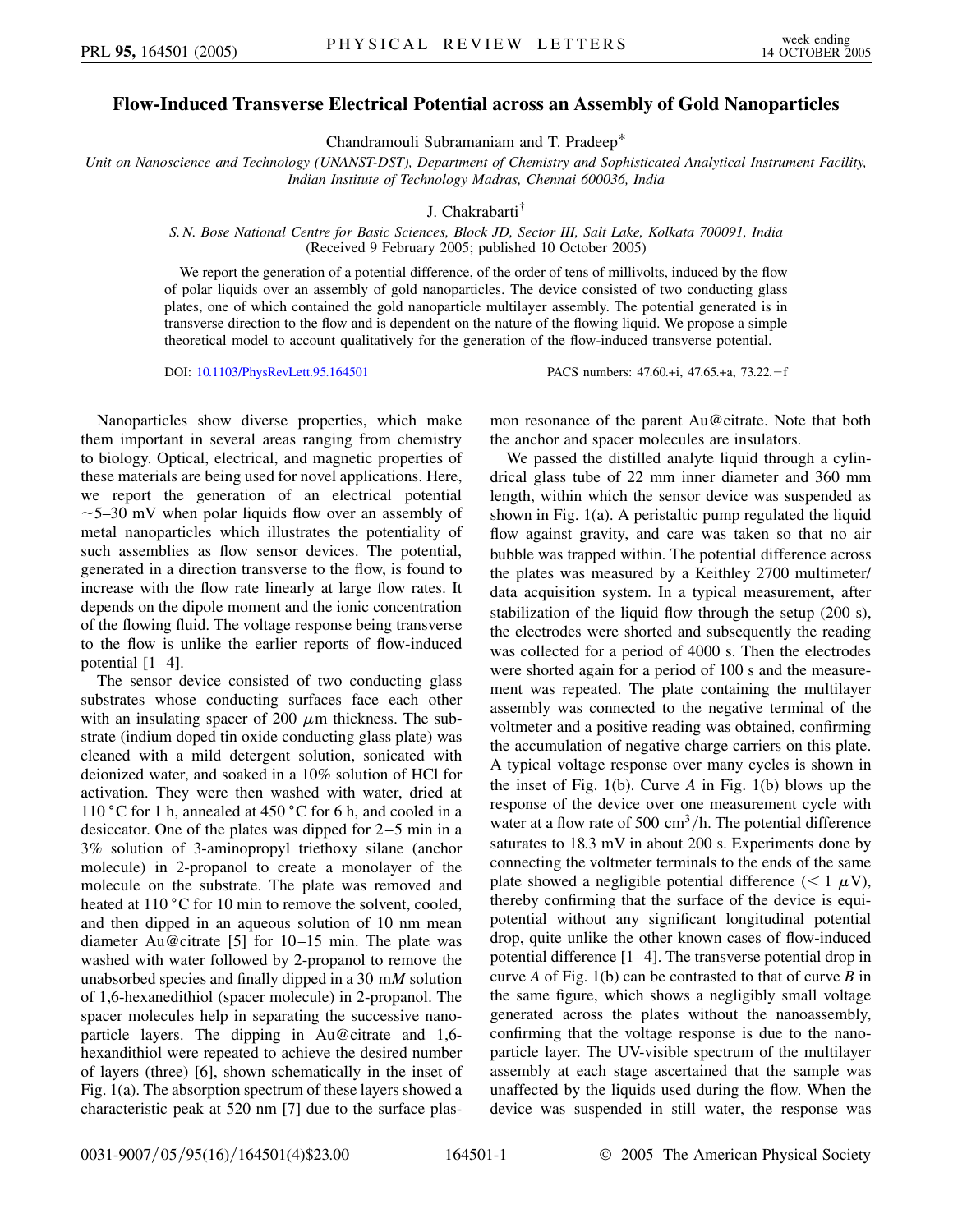$\sim$  1–2 mV, reiterating the fact that the moving liquid was responsible for the potential.

A plot of the saturated value of potential difference,  $(\phi_s)$ versus flow rate is shown in Fig. 1(c). Note that  $\phi_s$  increases with the flow rate and shows a linear dependence at large flow rates [8]. Figure 1(d) shows that  $\phi_s$  decreases as the dipole moment of the flowing liquid increases. All these measurements were conducted for a flow rate of 500 cm<sup>3</sup>/h for the liquids, 2-propanol, water, acetone, and acetonitrile with dipole moments of 1.56, 1.85, 2.88, and 3.92 D, respectively. These observations indicate a role of the Coulomb scattering of electrons [9] on the nanoparticle surface by the flowing dipoles. Figure 1(e) further confirms the role of electrical interactions, for  $\phi_s$  decreases as the concentration of trisodium citrate salt increases in the flowing water. Note that Ghosh *et al.* [1] reported the generation of a potential, exponentially dependent on the flow velocity along the flow direction in a carbon nanotube. This is attributed to the scattering of the charge carriers in the nanotube due to the asymmetric ratchet of a fluctuating Coulomb field of the flowing liquid. The asymmetry occurs due to the velocity gradient created at the flowing liquidnanotube interface. The geometry of our system and the observation of the transverse potential alone rules out this sort of mechanism. Further, the phonon-drag mediated mechanism [3] predicts a potential difference linearly dependent on the flow rate and the viscosity of the flowing fluid, albeit longitudinal to the flow. In order to rule out any such mechanism, we carried out the experiments with fluids of different viscosities obtained by mixing 2 propanol with water. The dependence of  $\phi_s$  on the viscosity of the flowing liquid [Fig. 1(f)] lacks any particular feature and does not comply with the phonon-drag mechanism. A multilayer assembly of gold nanoparticles fabricated on an insulating glass plate, failed to yield any significant transverse and longitudinal potential differences. Hence, the observed potential difference in the case of conducting glass plates is not due to unbalanced electrification of the plates. Moreover, negligible potential differences were observed both in the transverse ( $\leq$  3 mV) and longitudinal ( $\leq$  1  $\mu$ V) directions to the flow when the nanoparticle assembled plate was replaced with a thin  $(2000 \text{ Å})$  gold film coated plate, ruling out electrokinetic effects [2].

In order to build up the qualitative model, we consider for simplicity a collision between a single dipole of moment  $\mu$  in the flowing liquid and an electron of charge  $-e$ on the surface of a single nanoparticle grafted on a plate. Since the other plate in the experiment is at a large distance compared to the size of the nanoparticle, we take a semiinfinite geometry as shown in Fig. 2(a). The  $\xi$  axis is the flow direction parallel to the plate and the *z* axis normal to



FIG. 1. (a) Schematic of the experimental setup. The cylindrical column housing the device is shown only partly. The device has been blown up (not to scale) on the right showing the nanoparticles, the anchor and the spacer molecules. Estimated thickness of the assembly 100 A. (b) Plot of the potential difference versus time: *A* Showing the rise and stabilization of the potential difference during 12 000 to 14 000 s (after starting the experiment) *B* for a device without nanoparticles. Inset: Potential difference versus time for a series of measurements, as described in text. Plots of  $\phi_s$  as a function of (c) flow rate, (d) dipole moment, (e) salt concentration (trisodium citrate, Na<sub>3</sub>Cit), and (f) viscosity, the flow rate being 500 cm<sup>3</sup>/h for (d)–(f).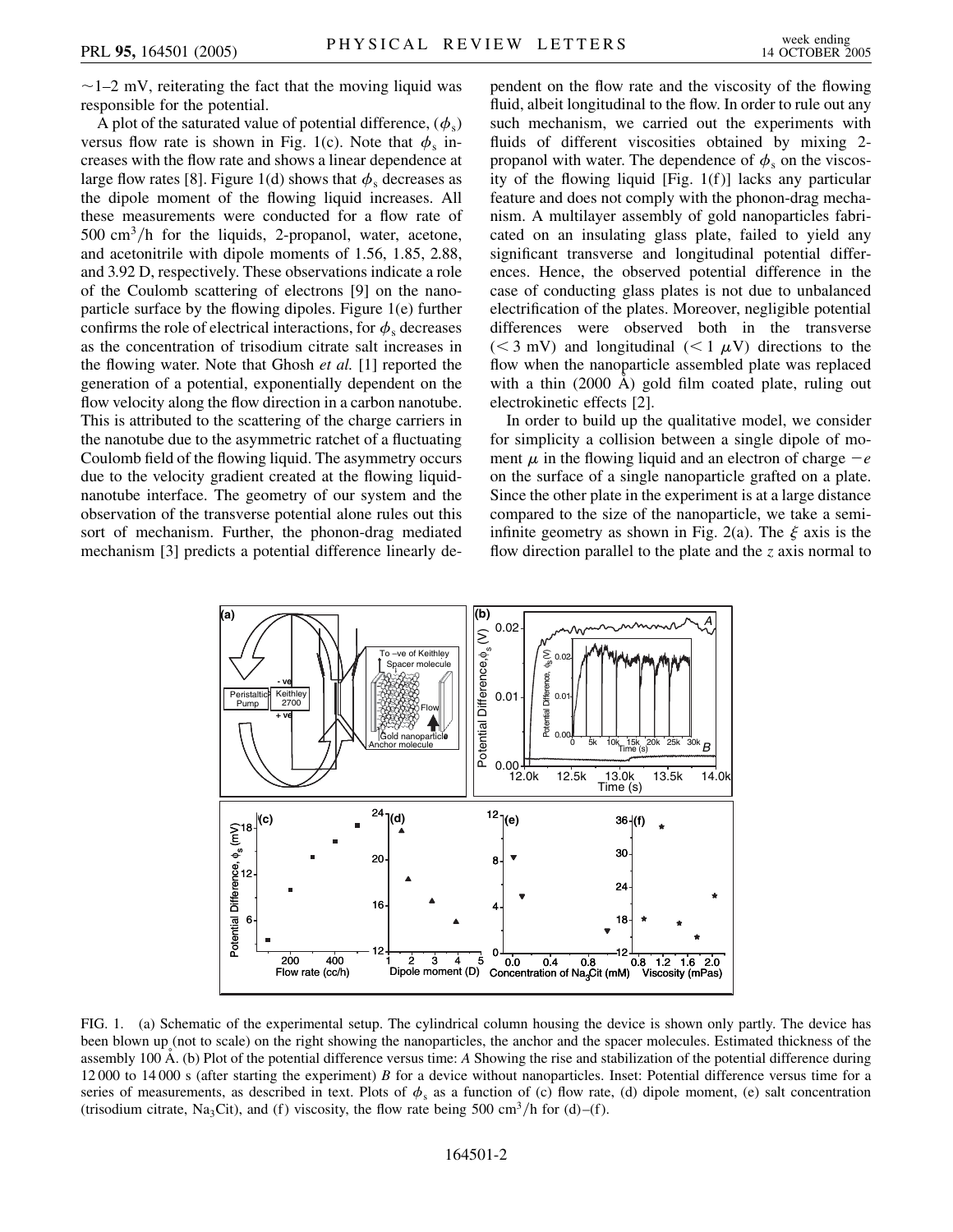

FIG. 2. (a) Schematic representation of the geometry of collision and the subsequent ejection of the electron. The dominant competing forces acting on the ejected charge are indicated. Plot of velocity of the charge at the plate, as a function of (b) flow velocity and (c) dipole moment of the analyte.

the plate, the plate being at  $z = 0$ . Since the flow velocity, *u*, is small, we treat the collision nonrelativistically. The motion of the dipole is assumed to remain unchanged during the collision [10]. The impulse experienced by the charge on the nanoparticle due to the electric field, *E~* produced by the moving dipole with dipole moment parallel to *z* axis, would lead to change in momentum of the charge, given by [9]  $\delta \vec{p} = -\int_{-\infty}^{+\infty} e \vec{E} dt$ , *t* being the time and the components of  $\vec{E}$ :  $E_Z = [3n_Z(n_Z\mu) - \mu]/[(b^2 +$  $[u^2t^2]$ <sup>3/2</sup> and  $E_{\xi} = [3n_{\xi}(n_{\xi}\mu) - \mu]/[(b^2 + u^2t^2)]^{3/2}$ , where  $n_Z = b/[(b^2 + u^2t^2)]^{1/2}$  and  $n_{\xi} = ut/[(b^2 + u^2t^2)]^{1/2}$  $(u^2t^2)^{1/2}$  are the components of the unit vector along the vector connecting the dipole center and the charge, and *b* the impact parameter, namely, the closest distance of approach between the colliding dipole and the charge [9]. The range of integration over time is taken to be  $(-\infty, +\infty)$  due to the slow falling of the coulomb interaction. Note that only the *Z* component of the impulse is nonzero under integration over *t* and is given by  $2[ue/b<sup>2</sup>v] \int_0^{+\infty} (y^2 - 2)/(1 + y^2)^{5/2} dy$ , where  $y = ut/b$ in a direction (plus sign) away from the center of the nanoparticle. The net energy transferred,  $\Delta E$ , to the electron of mass *m* due to the flowing dipoles can be estimated by integrating  $\Delta \vec{p}^2/2m$  over the allowed range of *b*:  $(\pi N/m)$   $\int_{b_{\text{min}}}^{b_{\text{max}}} (\delta p)^2 b db$ . Here, *N* is the number of the flowing dipoles per unit area, the minimum of *b* is approximately the size of the dipole, and its maximum is the separation between the plates. The value of  $\Delta E$  for large *N* can be larger than the surface work function which is typically less than the bulk value (for gold, 5.2 eV), thus creating a favorable situation for the ejection of the electron from the surface of the nanoparticle.

The ejected charges [11] would tend to stay in the vicinity of the oppositely charged nanoparticle. However, these would be affected by the convection velocity, *u* in the  $\xi$  direction. Let us assume that the perturbation is small so that at a given instant a number of charges are present around the nanoparticle that will screen the attraction [11] between the nanoparticle and the streaming charge, given by  $V_{\text{screen}} = -Ze^2 \exp^{-\mathcal{K}r}/\in r$ , where  $r = \sqrt{(\xi^2 + z^2)}$ ,  $\varepsilon$ being the dielectric constant of the medium. *Ze* the net charge induced on the nanoparticle and  $K$  being the inverse Debye screening length [9] due to countercharges around the nanoparticle [12]. This force will compete with the streaming velocity so far as  $\mathcal K$  is not too large, the dominant competing forces being indicated schematically in Fig. 2(a). Note that the charged carriers will be subject to additional systematic forces: (1) The force of interaction with the flowing dipole with velocity *u*, given by  $-e\vec{E}$  with components,  $E_z = [3n_z(n_z\mu) - \mu]/[(Z+b)^2 + (\xi +$  $(u(t)^2)^{3/2}$  and  $E_{\xi} = [3n_{\xi}(n_{\xi}\mu) - \mu]/[(z+b)^2 + (\xi+b)^2]$  $(u)$ <sup>2</sup>]<sup>3/2</sup>, where the unit vector components are  $n_Z = (Z + \frac{1}{2})$ *b*)/[ $(z + b)^2 + (\xi + ut)^2$ ]<sup>3/2</sup> and  $n_{\xi} = (\xi + ut)/[(Z + 1)^2]$  $b)^2 + (\xi + ut)^2$ <sup>3/2</sup>. (2) A steeply repulsive interaction to ensure that the ejected charge carrier cannot penetrate the core of the nanoparticle after ejection:  $V_{\text{rep}} =$  $V_{\text{rep}}^{0}/r^{12}$ ,  $V_{\text{rep}}^{0}$  being the magnitude of the repulsion at the unit separation. Further, the large saturation time scale involved in the experiments indicates a strong damping of the motion of the charge carriers in the complicated network of the nanoparticles. The thermally averaged overdamped [10] velocity components will be given by  $\frac{\partial}{\partial t}$  ×  $\langle \xi \rangle = -\langle \frac{1}{\Gamma} \left[ -eE_{\xi} + \frac{\partial (V_{\text{screen}} + V_{\text{rep}})}{\partial \xi} \right] \rangle + u$  and  $\frac{\partial}{\partial t} \langle z \rangle = -\langle \frac{1}{\Gamma} \times$  $[-eE_z + \frac{\partial (V_{\text{screen}} + V_{\text{rep}})}{\partial z}]$ ).  $\Gamma$  is the phenomenological damping coefficient [13]. We expand the force components about the mean  $\langle \xi \rangle, \langle z \rangle$  and retain only the first term in the expansion as in mean field approximations. The resulting set of equations are solved numerically to obtain  $\langle \xi \rangle$ ,  $\langle z \rangle$  with the initial conditions that  $\langle \xi \rangle = d/2$ ,  $\langle z \rangle = d$ at  $t = 0$  and obtain  $\nu_S^* =$  $\sqrt{\left[\frac{d}{dt}\langle \xi \rangle\right]^2 + \left[\frac{d}{dt}\langle z \rangle\right]^2}$ , *d* being the diameter of the nanoparticle. The velocity at the surface  $z = 0$ ,  $v_s^*$ , is proportional to the flux of the charge carriers